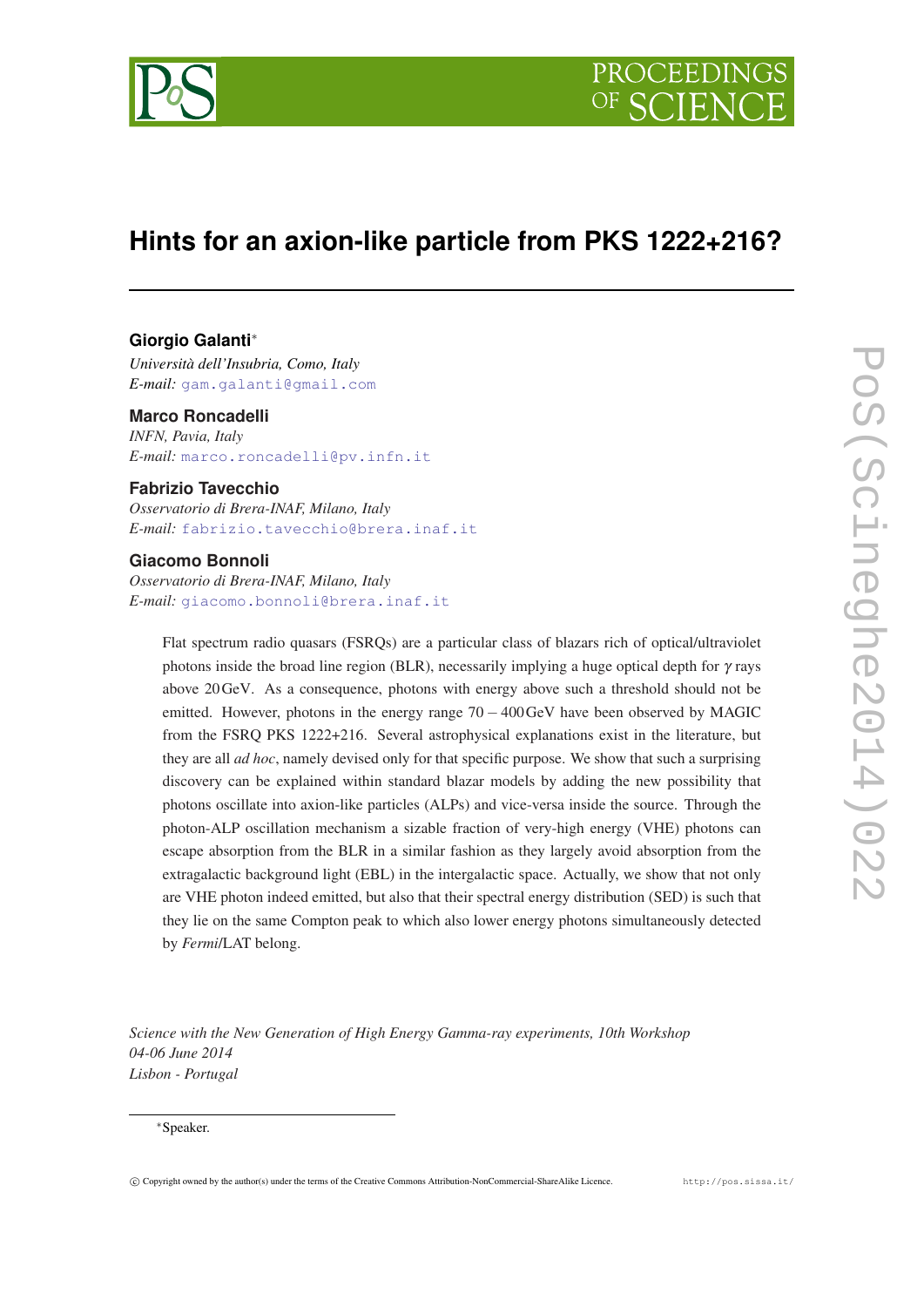# <span id="page-1-0"></span>1. Introduction

The Standard Model (SM) of strong, weak and electromagnetic interactions describes all experimental data up to about the Fermi scale  $G_F^{-1/2} \simeq 250 \,\text{GeV}$  with striking precision, and the discovery of the Higgs boson has further supported its success. However, it is nowadays well known that the SM cannot be considered as the ultimate theory of fundamental processes, but should merely be regarded as the low-energy manifestation of some more fundamental theory which includes gravity and explains both the non-baryonic dark matter and the dark energy. Plenty of proposals for a satisfactory extension of the SM exist in the literature, chiefly among them superstring theories. Quite remarkably, many different approaches generically predict the existence of axion-like particles (ALPs). ALPs are very light pseudo-scalar spin-zero bosons and give rise to photon-ALP oscillations in the presence of an external magnetic field.

While ALPs are unobservable in present-day accelerator experiments, their existence can likely show up in *blazar* observations (more about this, later) in the very-high-energy (VHE) band  $(100 \text{GeV} < E < 100 \text{TeV})$  with the presently operating Imaging Atmospheric Cherenkov Telescopes (IACTs) H.E.S.S., MAGIC and VERITAS, even though a much better chance in this respect is offered by the planned Cherenkov Telescope Array (CTA).

Some hints of the ALP existence have been reported: (i) they provide a solution of the socalled *pair-production anomaly* [\[1\]](#page-5-0), (ii) they can explain the observed low value of the extragalactic magnetic field [[2](#page-5-0)], and (iii) they offer a natural solution to the *cosmic opacity problem* by substantially preventing photon absorption from the extragalactic background light (EBL) [\[3](#page-5-0)], thereby also considerably extending the γ-ray horizon.

Our aim is to present an additional hint supporting the existence of ALPs, namely the VHE emission by flat spectrum radio quasars (FSRQs) at energies well above 20GeV, which is absolutely prevented by conventional physics. Basically, we show that the surprising  $\gamma$ -ray detection of PKS 1222+216 by MAGIC in the energy range 70−400GeV is explained within the standard FSRQ models provided that we allow for the new possibility of photon-ALP oscillations inside the source [[4](#page-5-0)]. The result reported here can also be applied with minor modifications to the other FSRQs observed in the VHE band, like for instance 3C 279.

## 2. Axion-like particles (ALPs)

ALPs (for a review, see [\[5\]](#page-5-0)) are a generalization of the axion, the pseudo-Goldstone boson arising from the breakdown of the global Peccei-Quinn symmetry  $U(1)_{PC}$  proposed to solve the well known strong *CP* problem. In contrast with the axion, for an ALP – to be denoted by *a* – the mass *m* and the *a*γγ coupling constant 1/*M* are *unrelated* parameters. In addition, *only* the ALP interaction with two-photons is considered – mainly to make the analysis as much as modelindependent as possible – and so ALPs are described by the Lagrangian

$$
\mathcal{L}_{ALP}^0 = \frac{1}{2} \partial^\mu a \partial_\mu a - \frac{1}{2} m^2 a^2 + \frac{1}{M} \mathbf{E} \cdot \mathbf{B} a , \qquad (2.1)
$$

where for our purposes B is an *external* magnetic field while E is the electric field of a propagating photon. Only the CAST experiment gives a robust bound on *M* which reads  $M > 1.14 \cdot 10^{10}$  GeV for *m* < 0.02 eV [[6](#page-5-0)]. In order to complete our scenario it is necessary to include the photon QED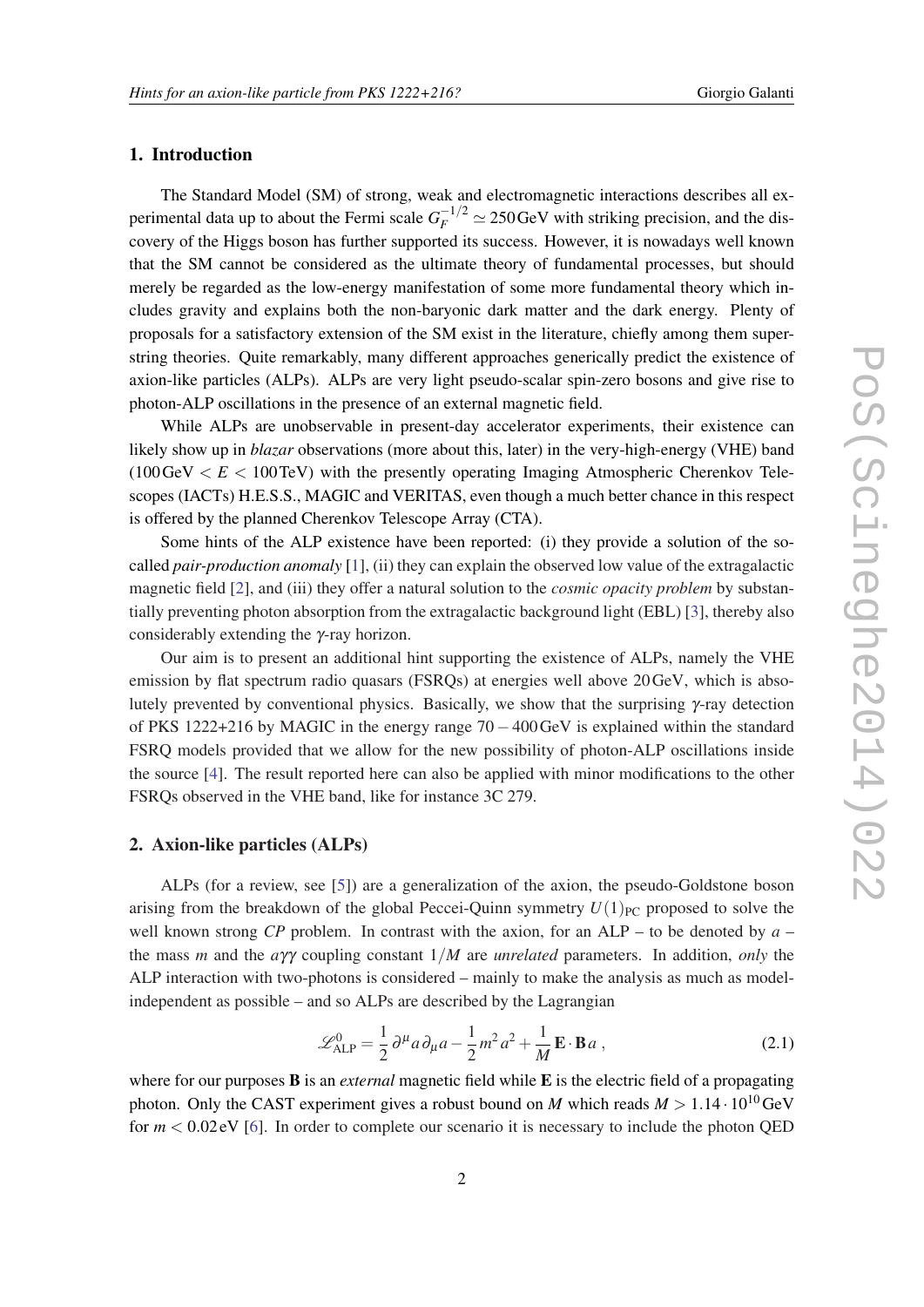one-loop vacuum polarization in the presence of an external B, represented by the Heisenberg-Euler-Weisskopf (HEW) effective Lagrangian [[7](#page-5-0)]

$$
\mathcal{L}_{\text{HEW}} = \frac{2\alpha^2}{45m_e^4} \left[ \left( \mathbf{E}^2 - \mathbf{B}^2 \right)^2 + 7 \left( \mathbf{E} \cdot \mathbf{B} \right)^2 \right] \,, \tag{2.2}
$$

where  $\alpha$  is the fine-structure constant and  $m_e$  is the electron mass. We emphasize that  $\mathscr{L}_{\text{HEW}}$  becomes of paramount importance when dealing with external magnetic fields of  $\mathcal{O}(1)$  and energies above  $\mathcal{O}(100 \text{GeV})$ , as in the case of interest. So, we will be concerned throughout with the full Lagrangian  $\mathscr{L}_{ALP} = \mathscr{L}_{ALP}^0 + \mathscr{L}_{HEW}$ .

As it is evident from the last term in Eq. [\(2.1](#page-1-0)) – which is responsible for the *a*γγ coupling – only the component of B transverse to the photon momentum and parallel to its polarization couples to *a*: it will be henceforth denoted by B*<sup>T</sup>* . Moreover, in the presence of an external magnetic field the *a*γγ coupling produces a mismatch between the interaction eigenstates and the propagation eigenstates, thereby giving rise to the phenomenon of photon-ALP oscillations. The present situation is similar to the oscillations of massive neutrinos of different flavors, apart from the difference that here an external B field is necessary in order to compensate for the spin mismatch between photons and ALPs.

### 3. Flat spectrum radio quasars (FSRQs)

Active galactic nuclei (AGN) are basically supermassive black holes (SMBHs) located at the centre of bright elliptical galaxies and accreting matter from the surrounding, which – before disappearing into the SMBH – heats up tremendously and consequently radiates an enormous amount of *thermal* energy. Roughly 10% of the AGN possess two opposite relativistic and highly collimated jets orthogonal to an accretion disk. Whenever one of the jets happens to be directed towards the Earth, the AGN is called *blazar*. Electrons accelerated in the jet are a source of *non-thermal* radiation, which spans the entire electromagnetic spectrum. The corresponding spectral energy distribution (SED) is characterized by two humps. The first one peaks somewhere between the infrared and the x-ray band and is due to the synchrotron emission of relativistic electrons in the jet. The second peak lies in the γ-ray band, but its origin is debated. Two mechanisms have been proposed for its origin: one leptonic and the other hadronic. In the leptonic case [[8](#page-5-0)] the peak is due to the inverse Compton scattering off the same electrons responsible for the synchrotron peak (with a possible contribution from external photons), while in the hadronic mechanism [[9](#page-5-0)] the considered peak is due to reactions involving relativistic hadrons with neutral and charged pions decaying into γ-rays and neutrinos, respectively.

Blazars are further divided into two broad classes: BL Lac objects (BL Lacs) and flat spectrum radio quasars (FSRQs). BL Lacs show very weak or even no emission lines in their spectra, hence they are believed to be poor of soft photons. On the contrary, FSRQs show intense broad emission lines arising from the existence of photo-ionized clouds rich of ultraviolet photons and rapidly rotating around the central SMBH, giving rise to the so-called *broad line region* (BLR) at about  $10^{18}$  cm from the centre. Because of the very high density of ultraviolet photons in the BLR, photons with *E* > 20GeV – which are produced *before* the BLR along the jet by about two orders of magnitudes – are absorbed due to the process  $\gamma \gamma \rightarrow e^+e^-$  when the jet crosses the BLR. As a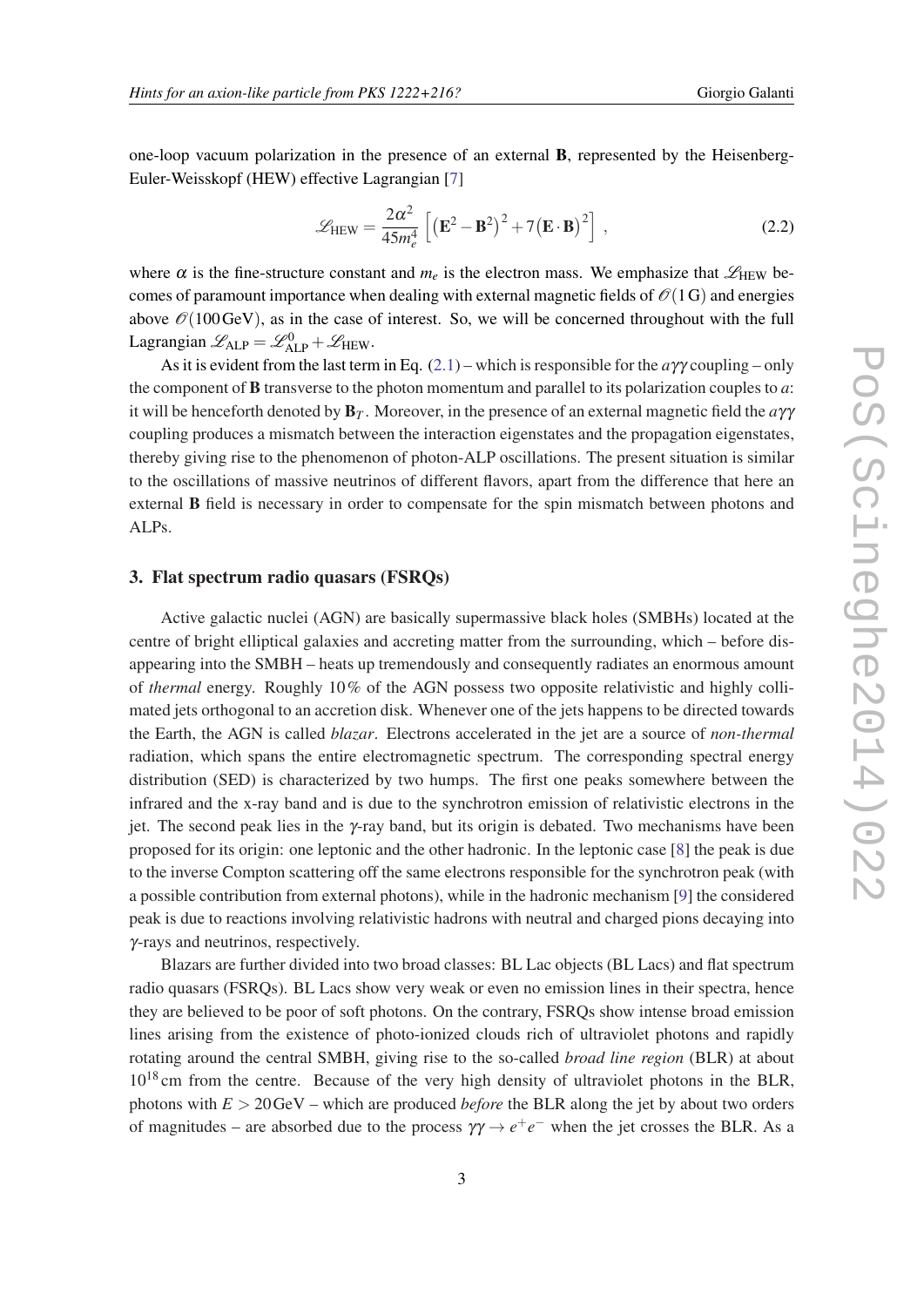result, FSRQs have an optical depth for VHE photons which is huge so that photons with energy  $E > 20$  GeV should be totally unobservable, as it is shown by optical depth depicted by the blue dashed line in the left panel of Fig. [1.](#page-5-0)

# 4. A model for the FSRQ PKS 1222+216

While monitored by *Fermi*/LAT in the energy range 0.3−3GeV, FSRQ PKS 1222+216 was also detected by MAGIC in the energy range 70−400GeV. Further, MAGIC found a flux doubling in about 10 minutes, which implies that the VHE emitting region must have a typical size of about  $10^{14}$  cm. So, two challenges arise at once. Why does such a FSRQ emit in the VHE range, contrary to any conventional expectation? Why is the VHE emitting region so small and yet so powerful?

A few astrophysical solutions have been put forward. For instance, one is the existence of collimated beams of neutral particles produced in the inner jet, which propagate unimpeded through the BLR and produce leptons outside it [\[10](#page-5-0)]. Others amount to locate one or more VHE emission regions outside the BLR [[11\]](#page-5-0). However, all astrophysical proposals of this kind appear totally *ad hoc*, in the sense that they have been devised *only* to explain the observation in question.

Below, we explore a novel possibility which naturally solves the problem and can also be applied to all other FSRQs with minor modifications: VHE photons are produced in the central region as in the standard FSRQ models, but we allow for photon-ALP oscillations to take place in the magnetic field of the source jet and of the host galaxy. Therefore, we expect most of the photons to become ALPs *before* reaching the BLR – thereby substantially avoiding the BLR absorption – and to reconvert back into photons *after* the BLR, either in the magnetic field of the outer jet or of the host galaxy, in such a way that they are ultimately detected as ordinary photons.

Our job is now clear. Within the scenario sketched above, we should not only explain the MAGIC observations but we also have to provide a realistic model which gives rise to a SED that *simultaneously* fits both the *Fermi*/LAT and EBL-deabsorbed MAGIC data. Roughly speaking, both data sets should stay on the *same* inverse Compton peak. We shall denote by *d* the distance along the jet measured from the central SMBH, and specifically by  $d_{PR}$  and  $d_{BLR}$  the distance of the VHE γ-ray production region and of the BLR, respectively. Finally, we stress again that  $d_{PR} \ll d_{BLR}$ .

So, our goal is to ultimately evaluate the photon survival probability  $P_{\gamma \to \gamma}(E)$  along the path of the photon/ALP beam from the γ-ray production region of the FSRQ up to the Earth. We assume a disk luminosity  $L_D \simeq 1.5 \cdot 10^{46} \text{ erg s}^{-1}$  and we work for fixed values of *M* and *m* (more about this, later). Correspondingly, we divide the path in question into four parts.

• *Photon-ALP oscillations before and in the BLR* – This part extends from  $d_{PR} \simeq 10^{16}$  cm to  $d_{BLR} \simeq 10^{18}$  cm. Because of lack of information, we assume that here the magnetic field is constant and equal to  $B \simeq 0.2$  G. Still, due to unknown orientation of **B**, we suppose that on average **B** is at 45<sup>°</sup> with respect to the beam direction, which amounts to take  $B_T \simeq 0.14$  G. Next, under the realistic assumption that the BLR clouds are confined by both thermal and magnetic pressure, we find that the electron number density in the BLR is  $n_e \simeq 10^4 \text{ cm}^{-3}$ . Finally, VHE beam photons scatter off optical/ultraviolet photons in the BLR through the process  $\gamma\gamma \rightarrow e^+e^-$ , which is responsible for the huge optical depth for VHE photons in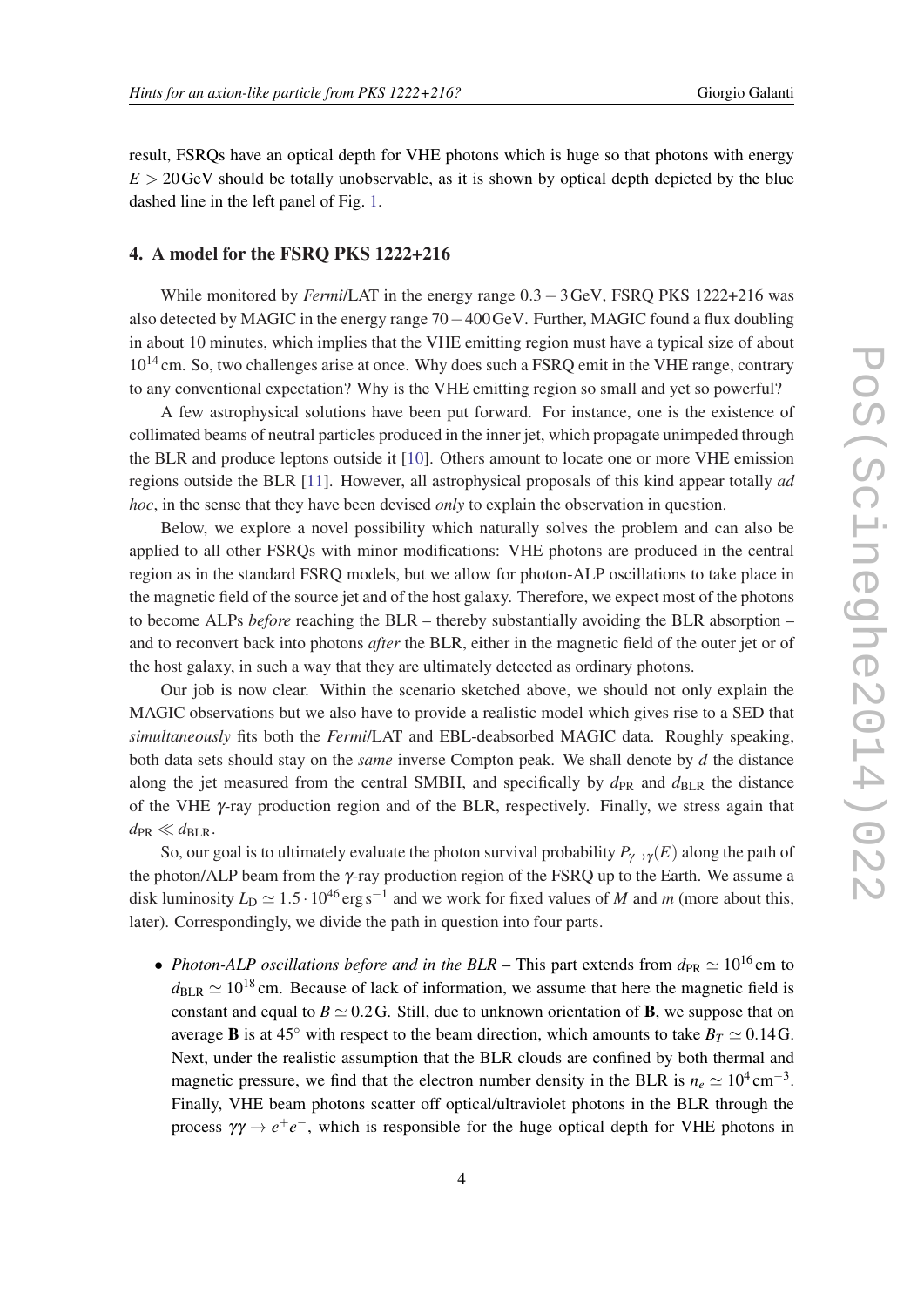the absence of photon-ALP oscillations (plotted by the blue dashed line in the left panel of Fig. [1\)](#page-5-0) and produces a photon absorption which can be properly taken into account in the framework outlined in the second Section.

- *Photon-ALP oscillations in the outer jet* Beyond the BLR the photon absorption and the electron number density become negligible. In this region the magnetic field has both a toroidal  $B_{\text{tor}} \propto 1/d$  and a poloidal  $B_{\text{pol}} \propto 1/d^2$  component. Because here *d* is large, the toroidal component dominates. Actually, the outer boundary of this region is set by the condition that  $B_{\text{tor}} = B_{\text{host}}$ , where  $B_{\text{host}}$  denotes the magnetic field in the host elliptical galaxy.
- *Photon-ALP oscillations in the host galaxy* Again, the photon absorption and the electron number density are negligible. Supernova explosions and stellar motion give rise to a turbulent random magnetic field modeled by a domain-like structure, with strength  $B_{\text{host}} \simeq 5 \,\mu\text{G}$ and domain length  $L_{\text{coher}} \simeq 150 \,\text{pc}$  [[12\]](#page-5-0). This region extends up at the galaxy border, which can be taken to be the Holmberg radius.
- *Photon-ALP oscillations in the extragalactic space* In this region photon absorption still becomes important due to the scattering of VHE beam photons with EBL photons. A very detailed treatment of photon-ALP oscillations in extragalactic space brought about by an intergalactic magnetic field in the  $0.1-1$  nG range can be found in [[3](#page-5-0)]. However, it turns out that what happens in this region is of minor importance since its affects only very slightly our final results.

Because of lack of space we cannot report here the details of the calculation of the propagation process and we refer the reader to our original paper [\[4](#page-5-0)]. By a trial-and-error procedure we have found that our best case corresponds to the choice  $M = 7 \cdot 10^{10} \text{ GeV}$  and  $m < 10^{-10} \text{ eV}$ .

Let us next address the SED. A model which reproduces *all* observations of PKS 1222+216 consists in two blobs located in the central region: the larger one responsible for the emission from the infrared to the x rays, and the smaller one which gives rise to the  $\gamma$  rays (see [[4](#page-5-0)] for details).

Our findings are illustrated in Fig. [1](#page-5-0).

### 5. Conclusions

Including photon-ALP oscillation into standard FSRQ models (like the Synchro-Self-Compton one) we have been able to solve the conundrum posed by the MAGIC observations of PKS 1222+216. Because this source has been simultaneously detected also by *Fermi*/LAT, our scenario is logically consistent only if in addition our SED fits both data sets. And we have shown that this is indeed the case for a realistic two-blob model. It looks tantalizing that basically the same choice of the free parameters *M* and *m* adopted here are consistent with those that provide the other hints of the existence of ALPs mentioned in the Introduction. Finally, we stress that ALPs with same properties considered here can be discovered by the presently operating IACTs like H.E.S.S., MAGIC and VERITAS, and more likely with the planned observatories CTA, HAWK and HiSCORE. A very remarkable fact is that the same goal can be independently achieved by the laboratory experiments ALPS II at DESY and IAXO, as well as with those based on the techniques discussed in [[13\]](#page-5-0).